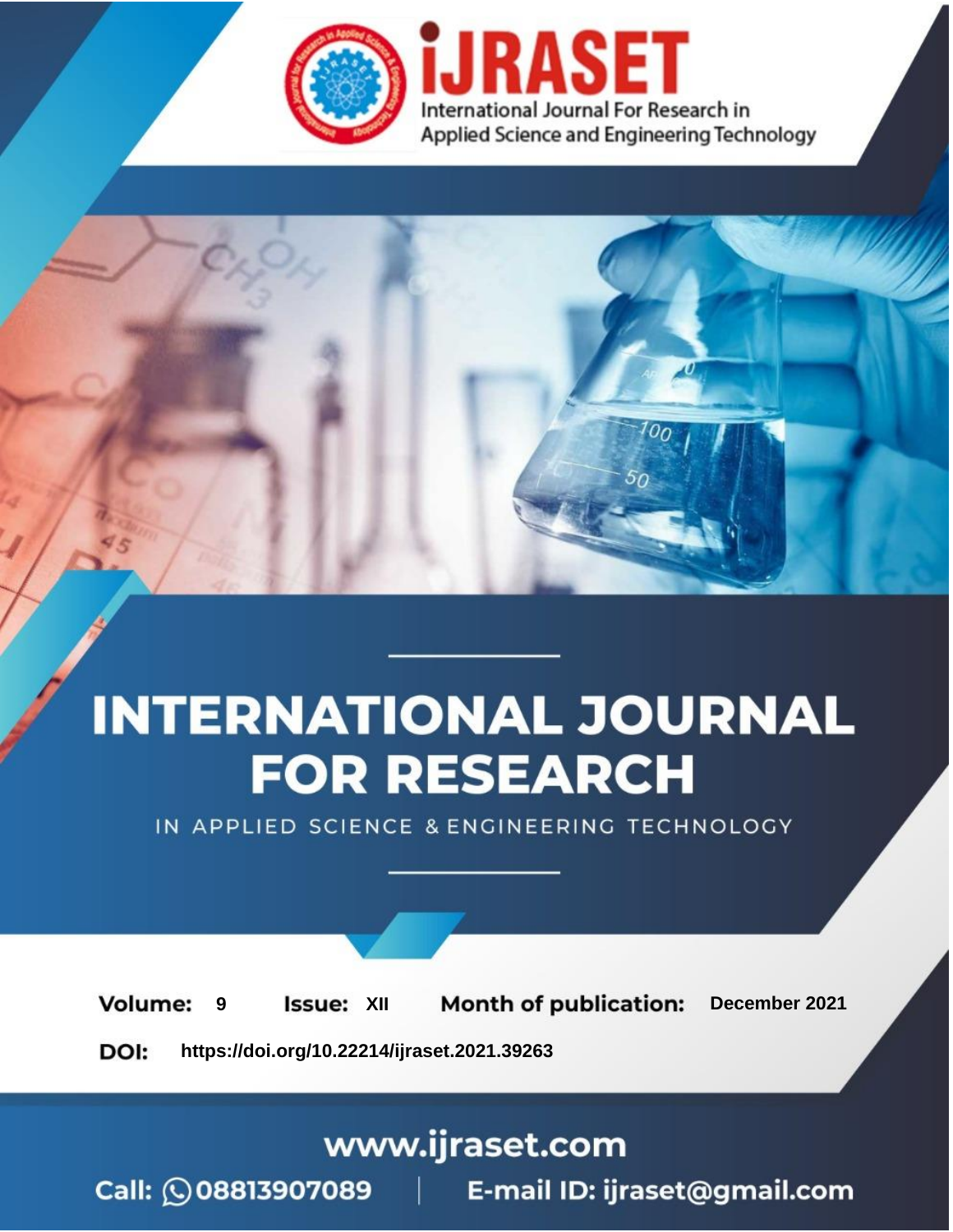

### **A Comparative study of SQL Databases and NoSQL Databases for E-Commerce**

Disha Nakhare<sup>1</sup>, Prof Amit Hatekar<sup>2</sup>

*<sup>1</sup>Undergraduate Research Scholar, <sup>2</sup>Assistant Professor, Department of Electronics and Telecommunication, Thadomal Shahani Engineering College, Mumbai-50, Maharashtra*

*Department of Electronics and Telecommunication Thadomal Shahani Engineering College, Mumbai-50, Maharashtra*

*Abstract: With the advent of E-Commerce, businesses persistently examine various ways to improvise and accomplish their demands with web engineering that provide notable resolution. The progress in economic status demands colossal databases that store the data efficiently. The databases currently used are relational or non-relational. Both these types have their benefits and limitations that influence the overall processing of data. Non-relational databases are referred to as NoSQL-not only SQL, and Relational databases are known as SQL-Structured Query Language. It has been suggested in many studies that NoSQL databases surpass SQL databases. Our paper aims to evaluate these claims by analyzing the CRUD [Create, Read, Update, Delete] operations executed by both database types.*

*Keywords: NoSQL, SQL, Non-relational Databases, MySQL, E-Commerce, MongoDb , Relational Databases*

#### **I. INTRODUCTION**

In the past, numerous operations extensively employed relational databases to collect data. The relational database suggested the elementary structure in the format of a table that held a row and column. It could be arranged through the SQL query language to insert, delete, update, and read data. Although, it is not a technology that can measure, achieve and deliver constant accessibility needs for backing online operations. Therefore, relational databases have stumbled to keep up with the surge of modernization.

The most feasible database option for online web and mobile operations have to support the volume of data that increases enormously as well as the class of data with further variety similar to amorphous data, structured data, and semi-structured data. Also, it's necessary to have a database system that can be reused with large quantities of data briskly and in inelastic situations. However, even if the Relational database is celebrated, it may not be compatible with the growth conditions that bear added performance systems. To beat this challenge, NoSQL, which is a non-relational category, is established. Thus, there are multiple discussions in the database world to displace the relational database system with the NoSQL database system. Presently, the NoSQL database has been further popularized in the conventional information system.

Still, there's a problem for the database developer to choose a NoSQL database or relational database to reposit information in their systems. They've data that suggests that a NoSQL database is applicable for unstructured data to store a substantial amount of data. In fact, when we need to collect structured data and to accumulate a large quantum of data, a NoSQL database may be just good enough when not compared to the relational database because the relational database can collect data in the form of a table and can store data that is structured as well. Also, NoSQL databases give high adaptability. They do not own a stringent database schema. They can contain information on the heterogeneity of configurations.

We choose MongoDB as a representative of NoSQL databases because it's a robust open-source database with an expanding community evolving and endorsing it. On the other hand, we use MySQL to assess SQL databases as it uses SQL. In this paper, we aim to compare the performance between MongoDB, a NoSQL database that is the crucial- value type database and MySQL, a relational database. We probe which situation is better and compare the performance from processing time. We differentiate between insert operation, delete operation, update operation, and read operation in the same dataset.

#### **II.RELATED WORKS**

In recent times, there are numerous experimenters tendering the comparison between anon-relational database and relational database because they would want to detect the competent database for their work and there are multiple NoSQL databases that have advantages and drawbacks. Many papers compare the effectiveness between non relational and a relational database. Similar as [1], [2] compared the effectiveness between Redis and SQL server. In [1] experimented in 4 operations that corresponded to the insert, update, delete, and select operation.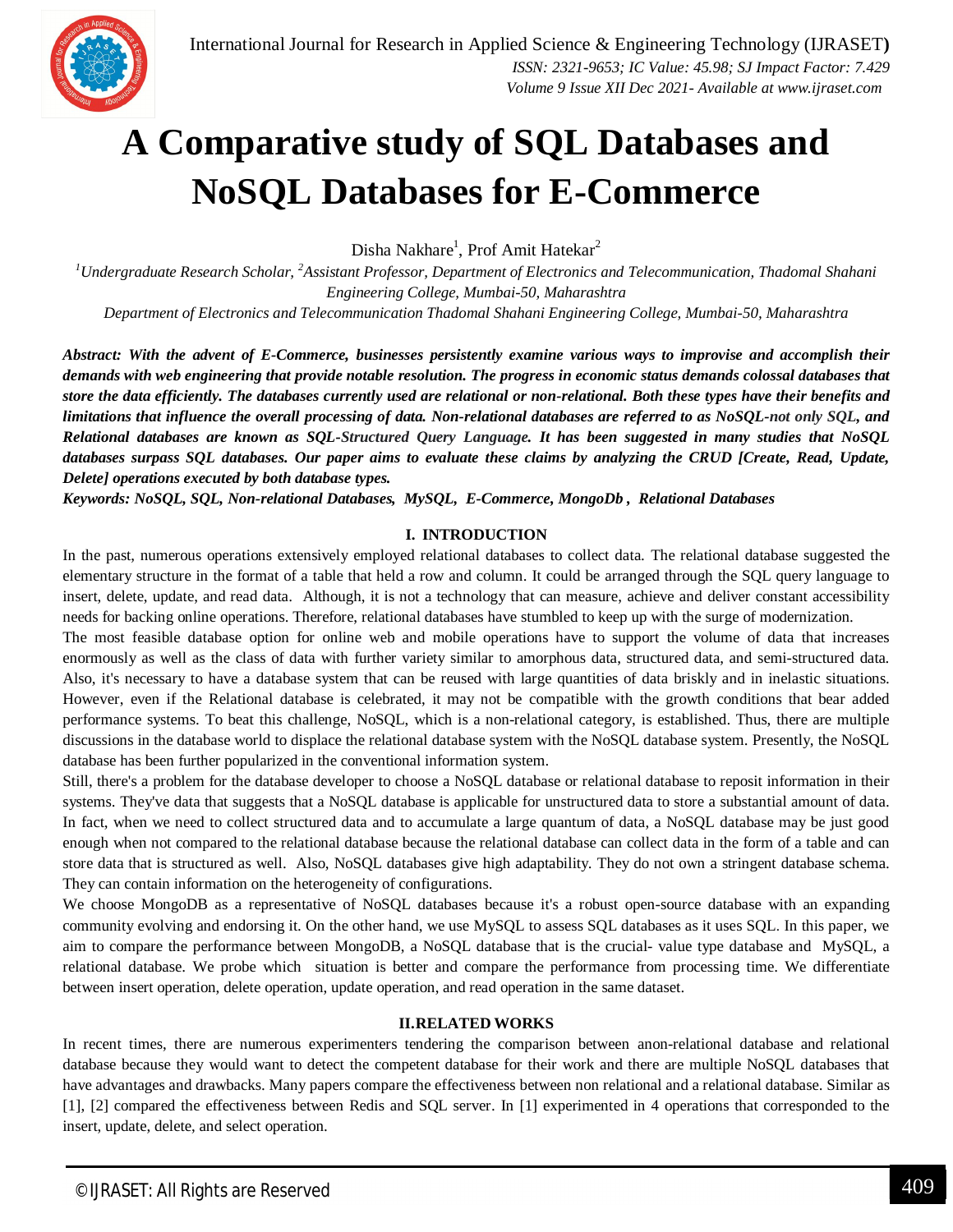

International Journal for Research in Applied Science & Engineering Technology (IJRASET**)**  *ISSN: 2321-9653; IC Value: 45.98; SJ Impact Factor: 7.429*

 *Volume 9 Issue XII Dec 2021- Available at www.ijraset.com*

The result of running a trial displayed that Redis had better runtime performance for insert, update and simple query. SQL server performed more when streamlining and querying by non-key attributes, as easily as for aggregate queries. In [2] experimented in 5 operations that accorded the insert, update, delete, select and general queries. They tested on the same dataset for a commonplace ecommerce schema. The results showed that MongoDB performed better than SQL server for utmost operations except aggregate function queries. Also, some exploration, In [3] compared MongoDB with MySQL. In [3] disassociated the trial into four operations that consisted of the insert, update, delete and select operation. They experimented in panel operation. The results of the experimentation showed MongoDB had better performance than MySQL. In [4] compared performance of querying. They divided querying into two classifications that consisted of the simple query and complex query. Their results showed MongoDB had more efficient performance than Oracle in the simple query, but Oracle had better execution than MongoDB in a complex query. In [5] experimented to compare the performance of relational database (MySQL) and graph database (Neo4J). Their results showed that Neo4J was double-quick than MySQL in querying the results. A few experimenters use MongoDB to be representative of the NoSQL database because it is established longer than other databases. Still, it can show only that MongoDB, one kind of document database, is outperformed than a relational database in beaucoup case studies. There are still many NoSQL databases that are applicative.

In this paper, we concentrate on the comparison between MongoDb as a NoSQL database and MySQL as a relational database in the same environment.We run our tests in four queries that include an insert operation, an update operation, delete operation and select operation. The several queries performed on the MongoDb database which original queries in SQL language have been carried out on MariaDB. We relate to the system of [6] for uses as guidelines in the coding of our trial.

#### **III. COMPARISON**

As bandied over, the main goal of our paper is to talk over the differences in the performance of SQL and NoSQL databases in E-Commerce. We operate MongoDB and MySQL to represent NoSQL and SQL respectively. There are a many vital points to remark before commencing to collate between the two types.

The first and foremost is that the structural composition of both of these databases should be considered. The NoSQL databases, and specifically MongoDB, don't abide by the relational model. MongoDB can regard all of the reposited data as a library, without facing some challenges like empty or NULL fields. But on the other hand, there are generalities and operations in relational databases called normalization, which is known for resolving many abnormalities like redundancy and blank fields. Thus, Still, we must, if we are required to analogize these two database engines, evaluate each one under its conventional circumstances and under the data model that the database is engineered for.

Ultimately, the alternate pivotal point is that it examines that their end is a comparison between two systems, it should be reckoned that to reduce any inscrutability related to vivid processing expenditure of commerce interfaces of target networks, a common interface should be applied for all systems.

#### **IV. EXPERIMENT RESULT**

In the following, we've assigned one subsection to each trial, which desired operation or query is expressed and the outcomes are demonstrated in that.

#### *A. INSERT Operation*

The INSERT INTO Statement is used to add new rows of data to a table in the database. The evaluation shows that MongoDB has a higher speed of execution of the INSERT operation.



Fig-1:Result for Insert Query [8]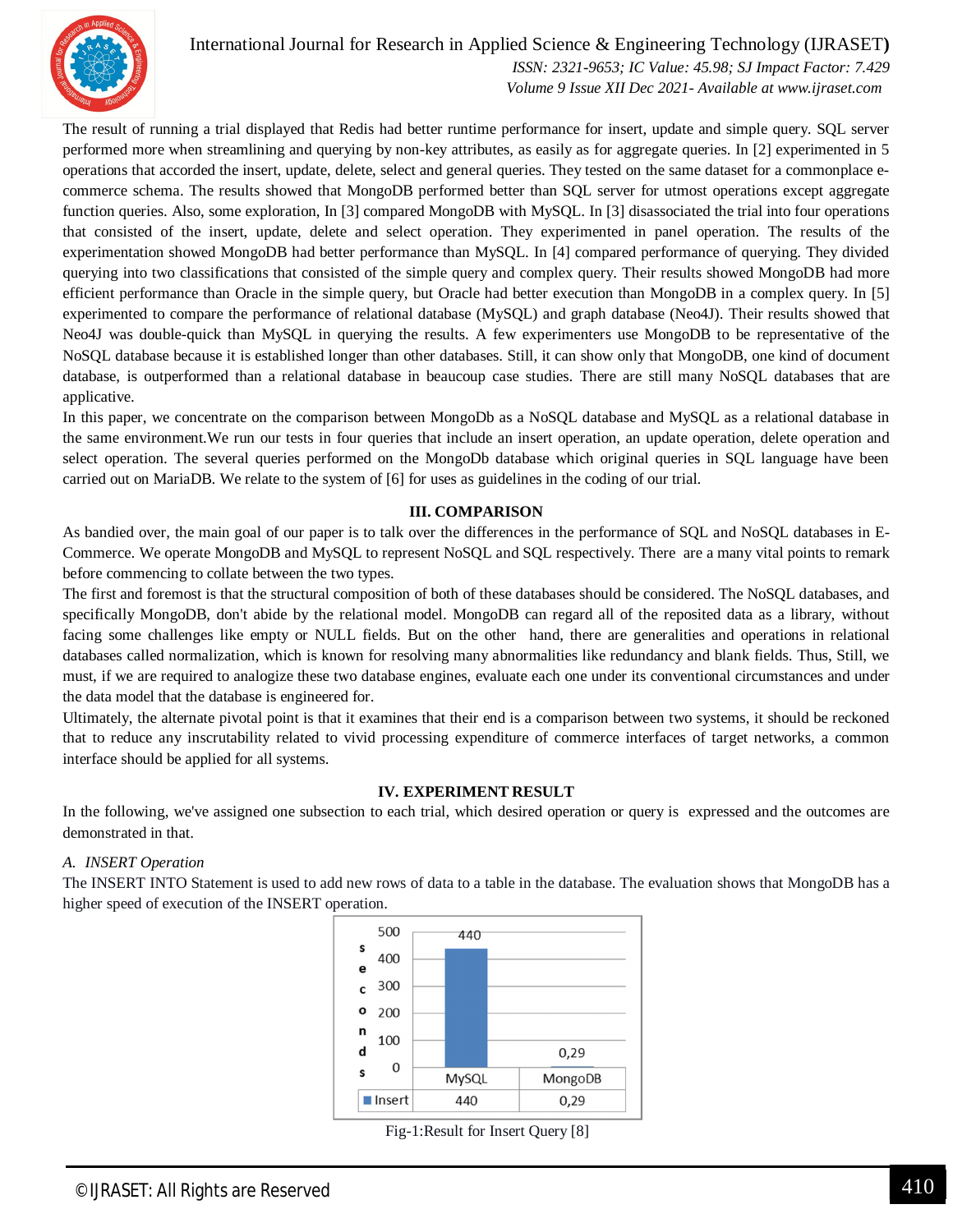

#### *B. DELETE Operation*

The DELETE query is used to delete the already present records from a table. We pair the DELETE query with the WHERE command to delete the selected rows, otherwise all the records would be deleted. It is seen that MongoDb outperforms MySQL.



Fig-2:Result for Delete Query [8]

The first DELETE query took 0.3524 seconds to perform in MySQL, while in MongoDB it was performed in 0.0028 seconds and the second delete was performed in 0.8231 seconds in MySQL and 0.0064 seconds in MongoDB.

#### *C. UPDATE Operation*

An Update query is a type of action query that makes alterations to many records at the same instant. It has been noted that MongoDb showcases superiority in this section as well.



Fig-3:Result for Update Query [8]

The first UPDATE query took 0.0987 seconds to perform in MySQL, while in MongoDB it was performed in 0.0021 seconds and the second update was performed in 0.0428 seconds in MySQL and 0.0013 seconds in MongoDB.

#### *D. SELECT Operation*

A select query is a database object that displays information in Datasheet view. This query does not store data, however, it shows data that is stored in tables.



Fig-1: Result for Select Query [8]

The first SELECT query took 0.00187 seconds to perform in MySQL, while in MongoDB it was performed in 0.0011 seconds and the second update was executed in 0.6478 seconds in MySQL and 0.0052 seconds in MongoDB.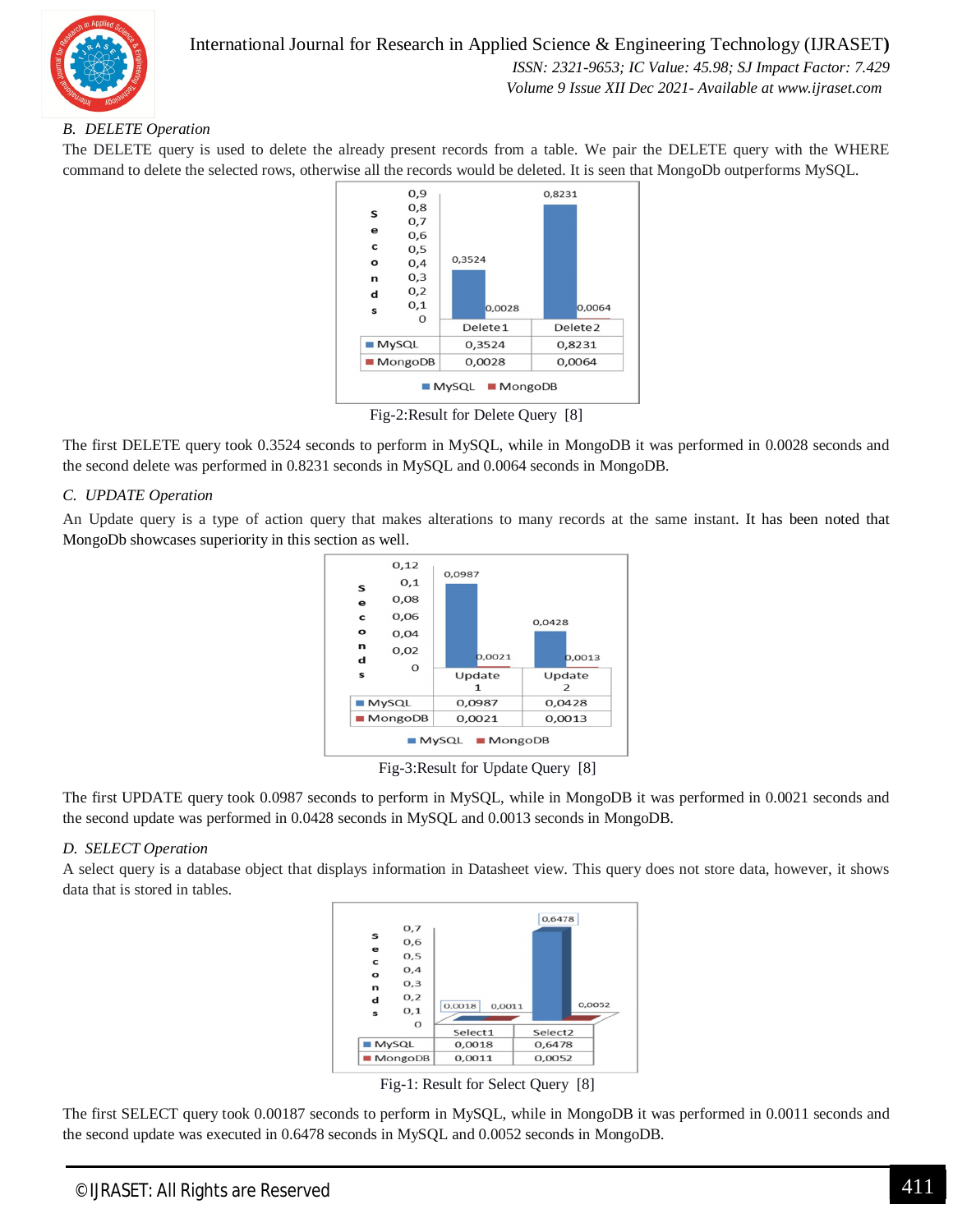

International Journal for Research in Applied Science & Engineering Technology (IJRASET**)**  *ISSN: 2321-9653; IC Value: 45.98; SJ Impact Factor: 7.429 Volume 9 Issue XII Dec 2021- Available at www.ijraset.com*

#### **V. COMPARISON**

| Comparing Non-relational and Relational Databases |  |  |  |  |
|---------------------------------------------------|--|--|--|--|
|---------------------------------------------------|--|--|--|--|

| Parameter   | Database Types                       |                                             |  |
|-------------|--------------------------------------|---------------------------------------------|--|
|             | Non relational                       | Relational                                  |  |
| Scalability | <b>High Horizontal Scalability</b>   | Low Vertical Scalability                    |  |
| Properties  | BASE: Basic Availability-Soft State- | ACID: Atomicity, Consistency, Isolation and |  |
|             | <b>Eventual Consistency</b>          | Durability                                  |  |
| Database    | Document type, key-value pair, graph | Table types                                 |  |
|             | databases                            |                                             |  |
| Schema      | Support dynamic schema               | Support pre-defined                         |  |
| Language    | <b>Structured Query Language</b>     | <b>Unstructured Query Language</b>          |  |

#### **VI. CONCLUSION**

MongoDB provides good adaptability in database evolution procedure and in this database engine the data surroundings are suitable to be developed horizontally. Data with distinctive complications can be fitted into this database in the form of one field. MongoDB can be used in circumstances where data are authentically substantial or database structure is altered continuously. In fact, MongoDB can effortlessly manage vital schemas similar to document operation systems that correspond to several dynamic fields and only a limited searchable field. For those users that use a fairly stronger and further structured schema, MongoDB still presents better results in terms of performance and speed in numerous cases. Still, it should be noted that the weakness of MongoDB occurs when aggregate functions are done on non-key attributes. The type of data still needs to be classified according to the company's plan of action to use the database. In future works, we plan to estimate the operation of MongoDB and SQL in a distributed terrain to estimate their performance, especially when the in- memory mode of relational databases is used.

#### **VII. ACKNOWLEDGMENT**

I would like to express my gratitude to my professor Amit Hatekar and our parents for their immense support and guidance.

#### **REFERENCES**

- [1] Wittawat Puangsaijai, Sutheera Puntheeranurak, "A Comparative Study of Relational Database and Key-Value Database for Big Data Applications" 5th International Electrical Engineering Congress, Pattaya, Thailand, 8-10 March 2017.
- [2] S.H. Aboutorabi, M. Rezapour, M. Moradi and N. Ghadiri, "Performance evaluation of SQL and MongoDB databases for big e-commerce data," In Computer Science and Software Engineering (CSSE), 2015 International Symposium on, pp. 1-7. IEEE. 2015.
- [3] C. GyĘrödi, R. GyĘrödi, G. Pecherle and A Olah, "A comparative study: MongoDB vs. MySQL," In Engineering of Modern Electric Systems (EMES), 2015 13th International Conference on, pp. 1-6. IEEE, 2015.
- [4] A. Faraj, B. Rashid and T. Shareef, "Comparative study of relational and nonrelational database performances using Oracle and MongoDB systems," In International Journal of Computer Engineering and Technology (IJCET) Volume 5, Issue 11, November (2014), pp. 11-22.
- [5] G. Jaiswal and A.P. Agrawal, "Comparative Analysis of Relational and Graph Databases," In IOSR Journal of Engineering (IOSRJEN) e-ISSN: 2250-3021, p-ISSN: 2278-8719 Vol. 3, Issue 8 (August. 2013), ||V2|| PP 25-27
- [6] Josh Sherman, "MySQL and Redis Command Equivalents," Available in https://joshtronic.com/2013/07/29/mysql-and-redis-command equivalents/.
- [7] Canonical Group Ltd., "Sample database with test suite 1.0.6 "employees-db-1.0.6," Available in https://launchpad.net/test db/employees-db-1/1.0.6
- [8] Cornelia Győrödi.,"A Comparative Study: MongoDB vs. MySQL",Available in https://www.researchgate.net/figure/2